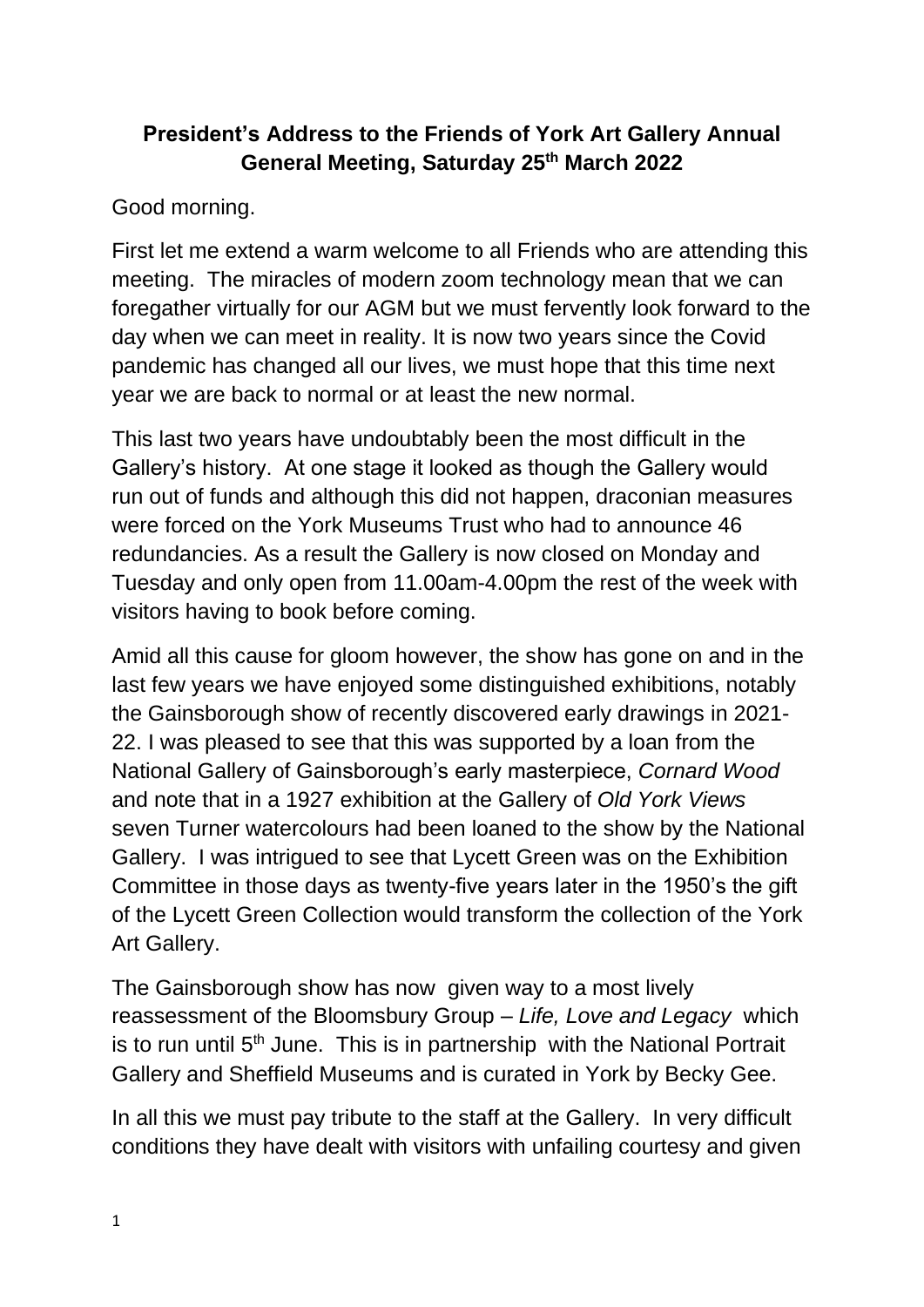them a warm and friendly welcome. We thank them for making a visit to the Gallery such an enjoyable experience.

Reyahn King as Chief Executive of the Trust has maintained a generous and positive outlook and it is sad news for York that she is to leave in July to become Director of Heritage Properties at the National Trust for Scotland and be based in Edinburgh. She has made a significant contribution to the visual arts while being at York, not least in expanding the exhibition programme to reflect a much wider and more diverse remit and bringing to York non-European art and artefacts. In our post-Brexit world, we are in danger of becoming 'Little Englanders' and the wide frame of reference offered by the exhibition programme at the Gallery has been a useful corrective. So thank you, Reyahn, and all good wishes for your move to Edinburgh. Reyahn' s successor will be appointed after July.

Beatrice Bertram, the Curator of the Gallery, is at present on maternity leave. She gave birth to Cassiam Betram Hilliam who weighed in at seven and a half pounds on St Valentine's Day. Both are doing well and we send all best wishes to the whole family. Beatrice will return to the Gallery in early 2023 and her role is being ably filled by Morgan Feeley, who was at the Royal Academy for twenty years.

Meanwhile the Friends Committee has continued to be busy under the energetic chairmanship of Charles Martindale, despite the various restriction, closures and lockdowns over the past year. We have a new Treasurer in Paul McLean who has expertly guided the Friends' investment policies. Anne McLean has continued to oversee and improve the website and Sue Smallpage has managed to slightly increase membership against all the odds so that it presently stands at over 700.

We should also welcome John Roe who is taking over from Benjamin Hilliam as Secretary.

Ron Clayton has maintained the 'Art Work of the Month' through the Newsletter and is happy to announce that from next month it will make a welcome return to its traditional lunchtime 1.00-2.00pm spot in the Gallery. It will continue to present talks on a remarkably wide range of